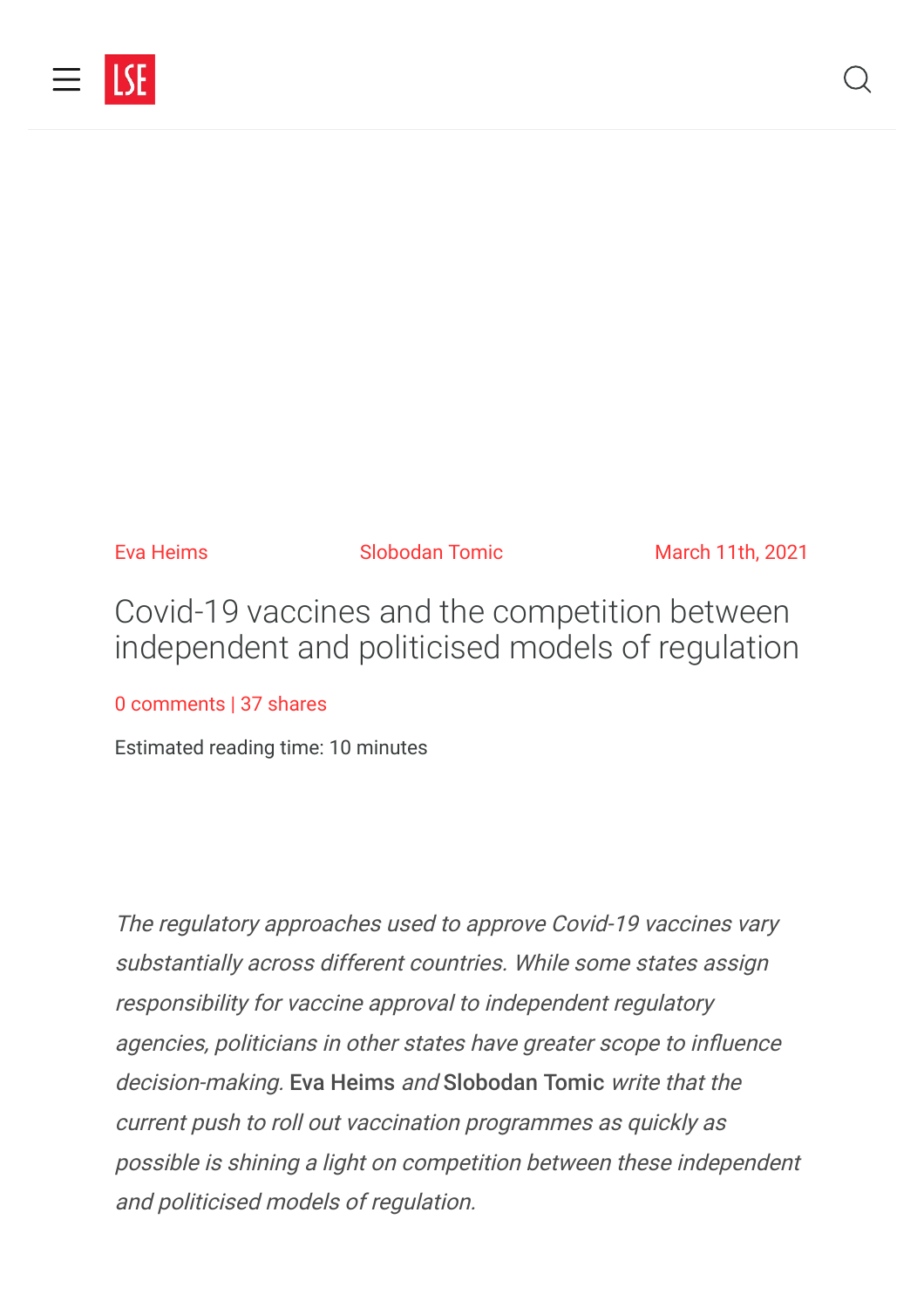A good deal of commentary on the approval and procurement of Covid-19 vaccines has taken a geopolitical lens in which the focus has been on the 'race' between nations, or more broadly, between what can roughly be called the Eastern and Western bloc. Yet one aspect that has been insufficiently explored in this context is the impact of different models of regulation.

Vaccines are generally approved by regulatory agencies, but these institutions do not operate under the same model in all countries. A key dimension on which they differ is whether they are characterised by independent 'technocratic' or by politicised regulatory decision making on vaccine market approval.

The independent model of regulatory decision-making – known as the ['regulatory state'](https://www.taylorfrancis.com/books/regulating-europe-giandomenico-majone/e/10.4324/9780203439197) in academic literature – is one in which a regulator, [to which legislators have delegated regulatory powers, is structurally](https://onlinelibrary.wiley.com/doi/abs/10.1002/pad.316) separated from the locus of political power, through appointment and staff removal procedures, as well as budgeting models that minimise the role of political authorities.

Regulators which are reputed for their strict standards and detachment from political authorities are, for example, the American [Federal Drugs Administration \(FDA\)](https://press.princeton.edu/books/paperback/9780691141800/reputation-and-power), as well as a number of other national regulators, many of which are present in the big EU countries or in other 'modern governance frontrunners' within the [OECD. At the EU level, this model is epitomised by the European](https://www.palgrave.com/gp/book/9783319975764) Medicines Agency (EMA), a supranational regulator that issues scientific opinions on whether a given medicinal product is effective and safe enough to enter the EU market.

The politicised model of regulatory decision-making, in contrast, is one in which regulators are under formally established, or informally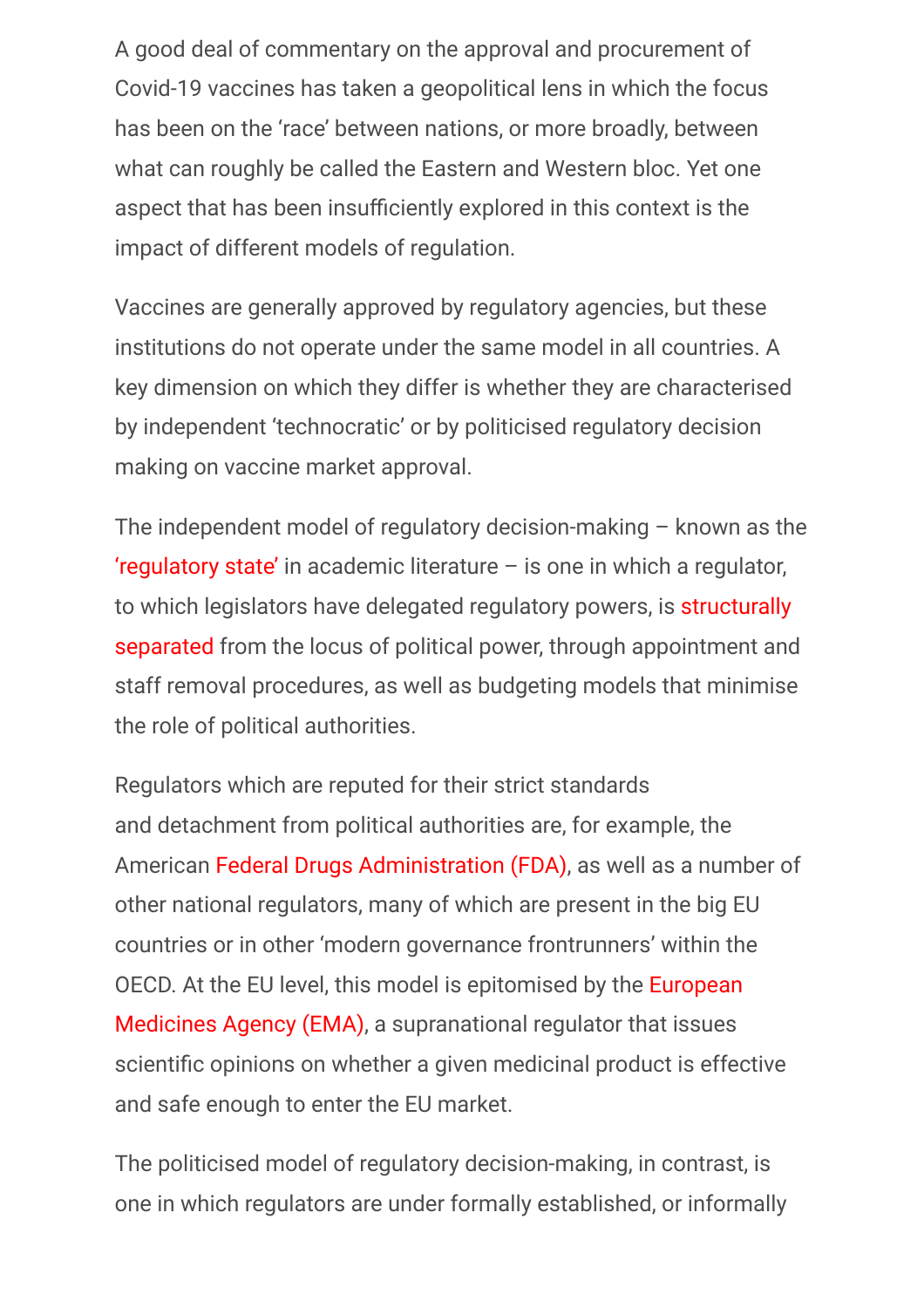practiced political control. Outside the 'Western core', the 'regulatory state' model has recently been diffused across a large number of non-Western countries, primarily in the transitional and developing world. However, in practice, this model does not necessarily ensure non[politicised regulatory decision-making as political authorities can use](https://onlinelibrary.wiley.com/doi/abs/10.1111/padm.12411) informal networks and pressures to influence regulators' work.

Such practice is particularly observed among semi-authoritarian states and those experiencing democratic backsliding. Despite the existence of de-jure independent regulators, these countries ought nonetheless to be grouped into the model of politicised regulatory governance. The other group of states that comprise the 'politicised regulation' bloc includes countries where a regulator is formally subsumed to the political locus of power. Examples include China, where the leaders and members of its medicines regulator, the National Medical Products Administration, which has approved the state-sponsored Sinopharm and Sinovac vaccines, are appointed and controlled by the Communist Party, and Russia, where the national regulator is subsumed under the state's Ministry of Health.

#### Political pressure

As Covid-19 vaccines were being developed by pharmaceutical companies around the world, the local regulators, particularly those most prominent – from the global powers – found themselves under pressure to approve vaccines as quickly as possible. This revived the [traditional tension in medicines regulation between the speed of](https://theconversation.com/covid-19-vaccines-are-coming-how-will-we-know-they-work-and-are-safe-146158) product approval and product safety and efficacy.

In the Western bloc, the vaccine approval procedures unfolded under the technocratic governance model. However, in the context of the pandemic, political pressure on medicines regulators was also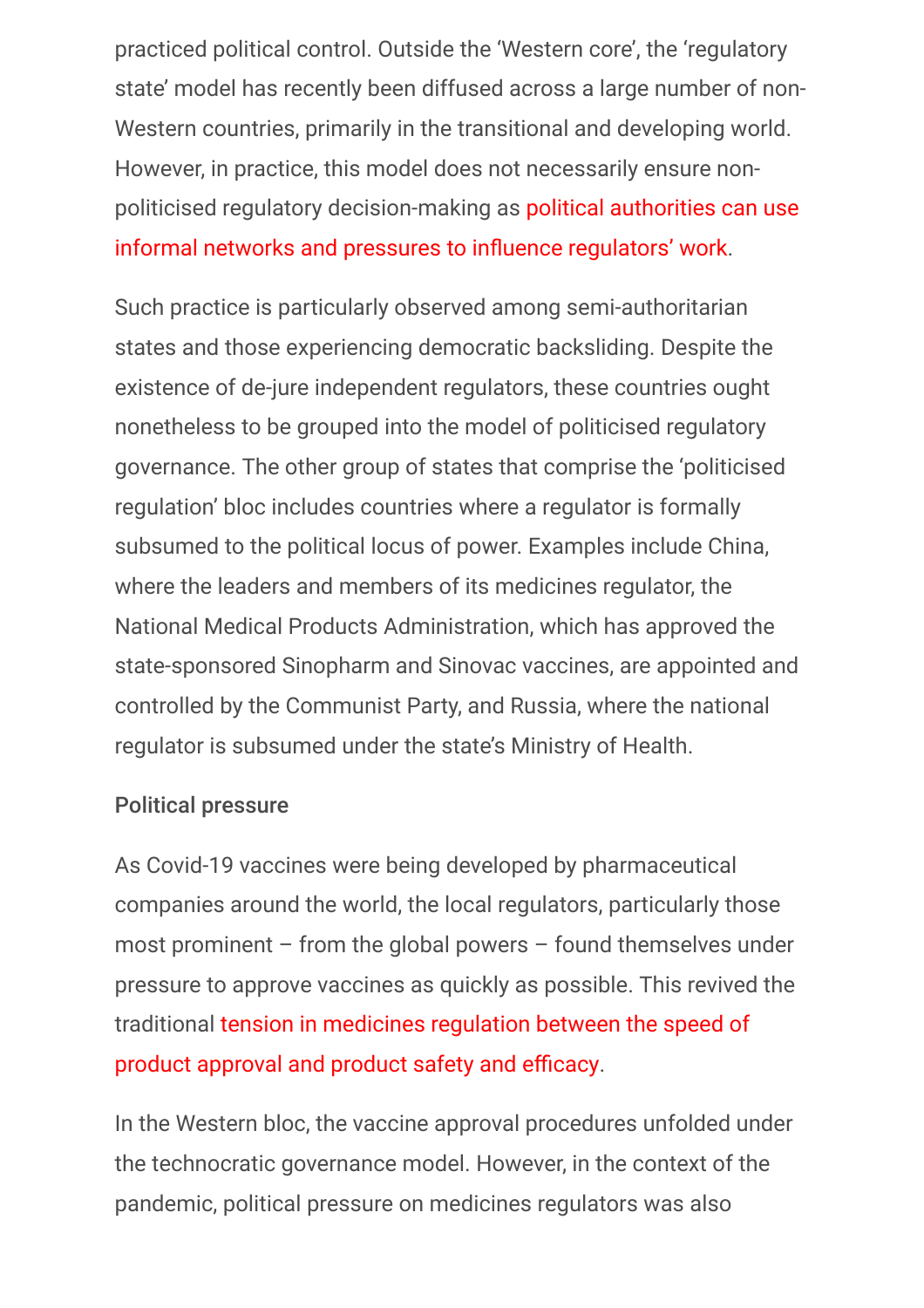evident. The American FDA was under political pressure in its emergency approval of blood plasma to treat hospitalised Covid-19 [patients, to which it seemingly bowed. But following public criticism](https://www.nytimes.com/2020/08/24/health/fda-blood-plasma.html), the FDA tried to quickly recover from this episode by vowing to act completely independently from political pressure when approving Covid-19 vaccines; later on, it indeed defied heavy pressure from the Trump administration for speedy approval of vaccines.



Credit: Tom Wolf (CC BY 2.0)

In Europe, on the other hand, the EMA has been under fire for the slow vaccine rollout in the EU, and following criticism from political leaders, [it started moving its approval dates forward.](https://www.politico.eu/article/the-vaccination-blame-game-is-it-all-the-eus-fault/) Thus, even the most independent of regulators are clearly not entirely immune to political pressure. With this stated, the Covid-19 vaccine debate is certainly an outlier when it comes to political leaders publicly lambasting medicines regulators, and set regulatory standards and due procedures were still not compromised. However, instead of publicly praising the advantages of the independent model of regulation, state officials, politicians and public commentators in Western countries focused on criticising differences in the approval procedures between the US, UK and EU, and the alleged slowness of the 'overly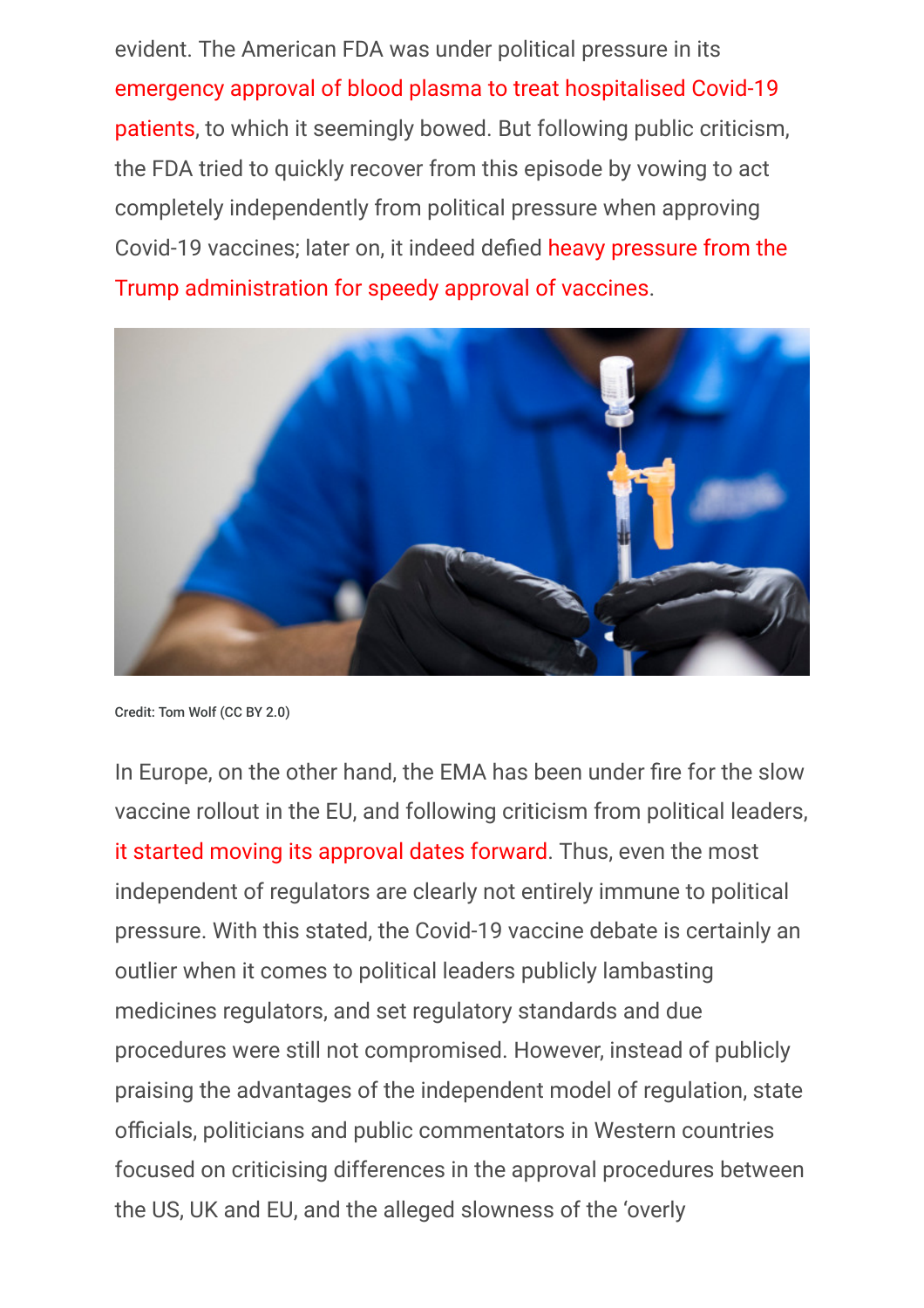technocratic mode of regulatory approval'.

## Safety versus speed

In the non-Western bloc, the lack of independent regulatory policymaking enabled the use of vaccines to build soft power externally, and legitimacy internally, vis-à-vis the population of the countries in question. Thus, in the states which were developing vaccines under state direction – China and Russia – the lack of independent regulatory decision-making enabled quick vaccine approval which was then used to portray the states as being 'ahead of the Western competition'.

This quick approval was criticised in Western circles on grounds of failing to complete the necessary tests and confirm safety standards, but the vaccines were, nonetheless, being promoted among non-Western states, an increasing number of which procured them as it became clear that, for the vaccines approved in systems of the 'regulatory state', primarily in the US and EU (e.g. Pfizer, Moderna and AstraZeneca) there will be a queue and stringent requirements on efficacy and safety data.

Following the purchase and prior to the use of vaccines, a diffusion of 'pro-forma', politically blessed regulatory approvals took place across those states. The UAE's national regulator was the first to approve the Chinese Sinopharm vaccine, and then a series of countries followed [suit. Similarly, the Russian Sputnik vaccine has been approved by](https://www.pharmiweb.com/press-release/2021-02-23/sputnik-v-authorized-in-30-countries) almost 30 countries so far, mainly outside the EU, and in most, if not all of those countries, the political authorities precluded that the 'vaccine is safe and effective' before the domestic regulator approved it, even before it received the data on the vaccines' efficacy and safety. Hungary was the first EU country to approve the vaccine in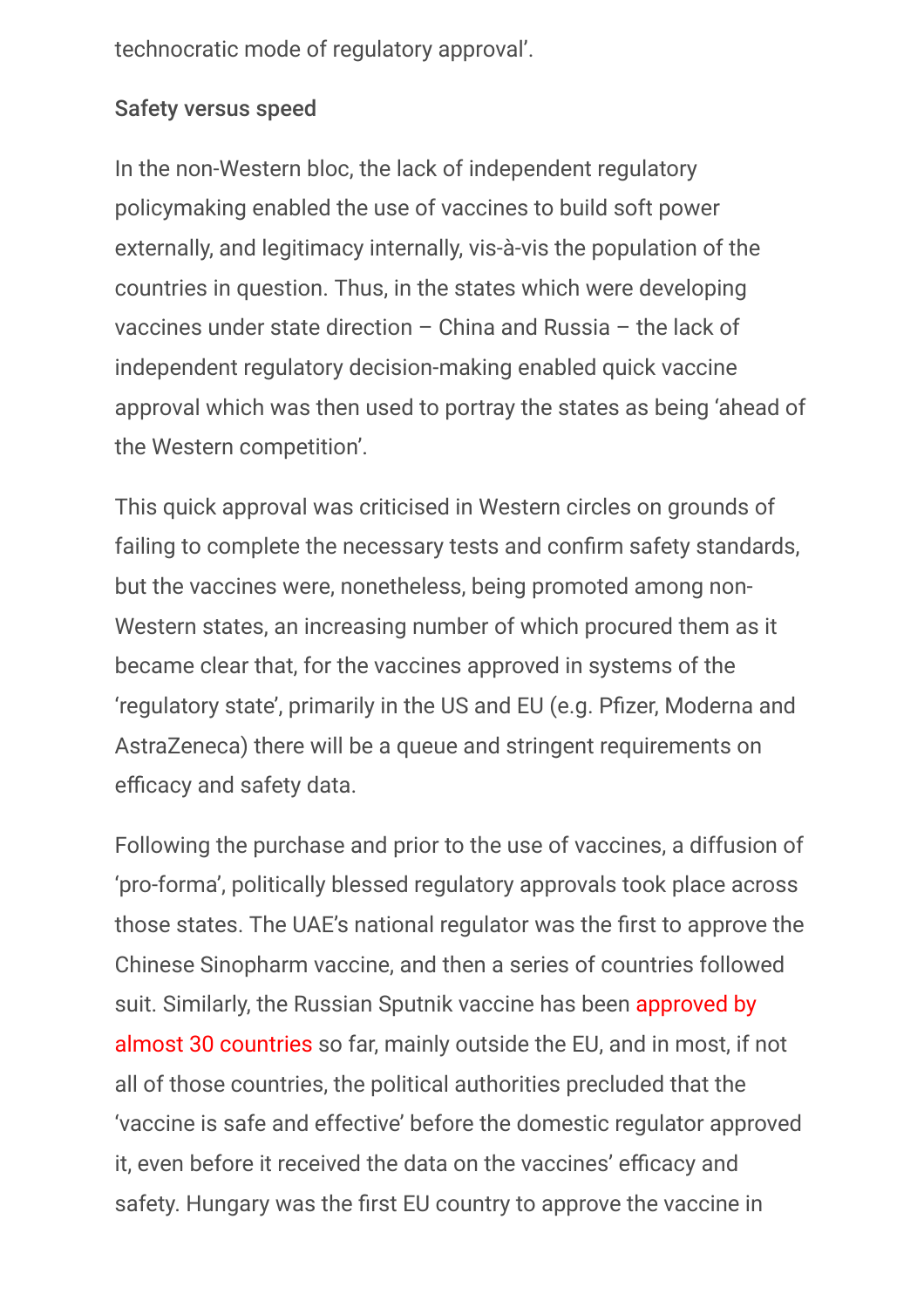February, and is likely to be joined by Slovakia and the Czech Republic. Meanwhile, the EMA started reviewing the vaccine for EU wide approval in early March.

In this bloc of counties, the procurement of vaccines has been mainly framed as an issue of expediency, and, as anecdotal evidence indicates, public opinion has bought into the 'any vaccine is better than no vaccine' credo. Interestingly, there was little concern in the public debates about following due regulatory procedures, and when such arguments were raised publicly, the authorities would frame the issue as one of 'geopolitical squabbles', putting forward a 'health first, not geopolitics' argument. Thus, political authorities framed the question of following the full domestic regulatory procedures as one of arguably unnecessary 'red tape', whilst at the same time suggesting that the approval in the producer country, and in other third countries which have started using the vaccine, is a guarantee of the quality of the vaccine.

#### A challenge to the independent regulatory model

The question that arises is whether the above developments could weaken the 'appeal' of the independent regulatory model in the longrun and whether it will provide further ammunition for those lambasting 'technocratic governance'. We suggest that it is still too early for such conclusions. While, so far, it might seem that the model of independent decision-making is coming out of this stage of the pandemic with a 'dented image', the ultimate reputation of the independent, technocratic model of regulation will depend on how things transpire in the rest of the vaccination period.

If, for example, vaccines approved under the non-regulatory state models turn out to be less effective or safe, thus leading to recurring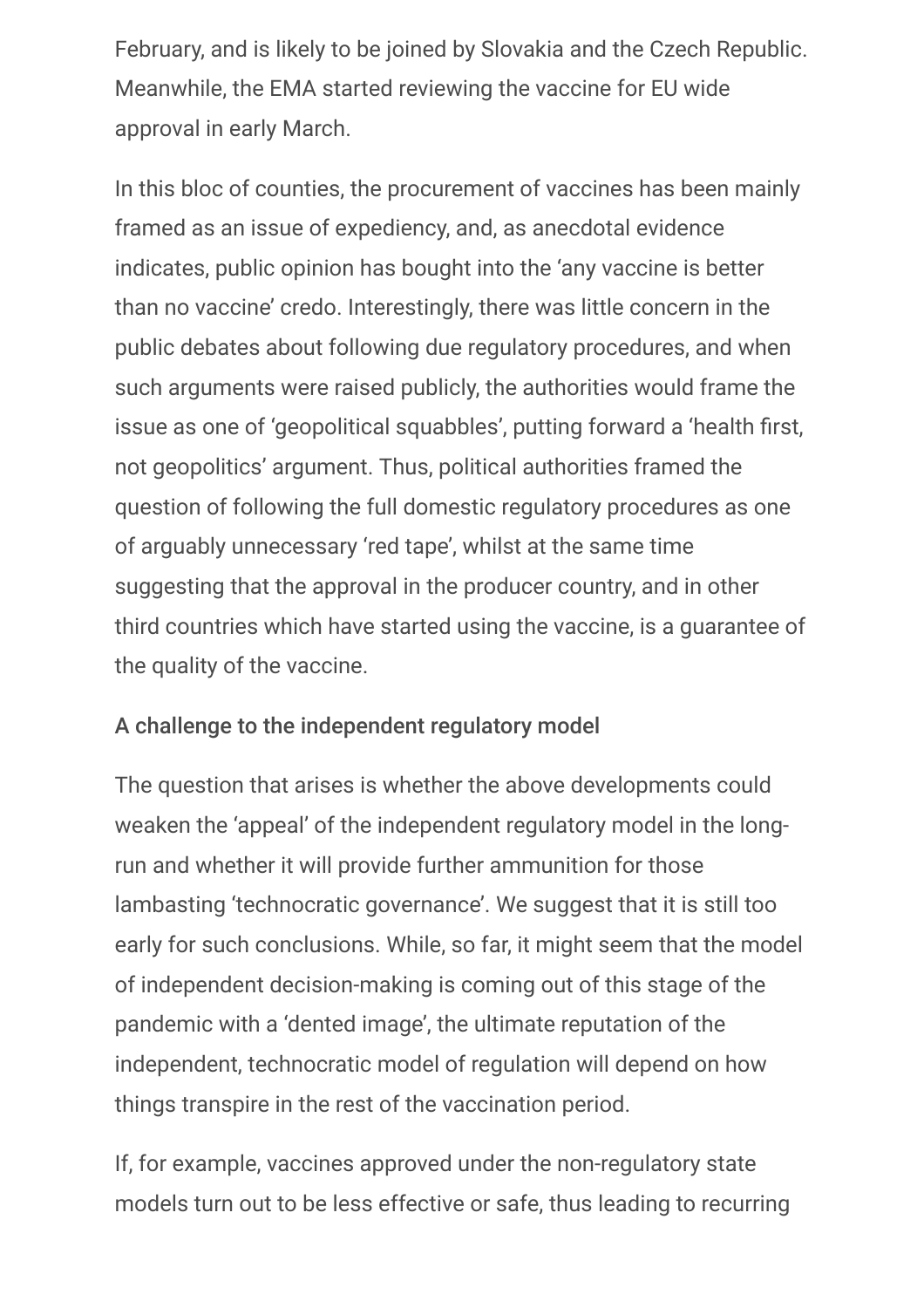waves of infection and a slower exit from the pandemic, political trust could be damaged. Interestingly, the countries where anti-vaccine [movements have strengthened the most in the last six years feature](https://www.thelancet.com/journals/lancet/article/PIIS0140-6736(20)31558-0/fulltext) non-regulatory state models. This might turn the tide in favour of the 'regulatory state' and highlight the importance of due regulatory processes as opposed to 'shortened' politically-blessed regulatory approvals.

However, early and large-scale successes of vaccination programmes in countries following politicised models of vaccine approval may yet turn up the heat on the model of independent, technocratic regulation. In any case, leaders of Western countries may do well to defend the advantages of the model of independent regulation more passionately than they have done to date.

Note: This article gives the views of the authors, not the position of EUROPP – European Politics and Policy or the London School of Economics. Featured image credit: [Tom Wolf](https://flickr.com/photos/governortomwolf/51023130253/) [\(CC BY 2.0\)](https://creativecommons.org/licenses/by/2.0/)

# About the author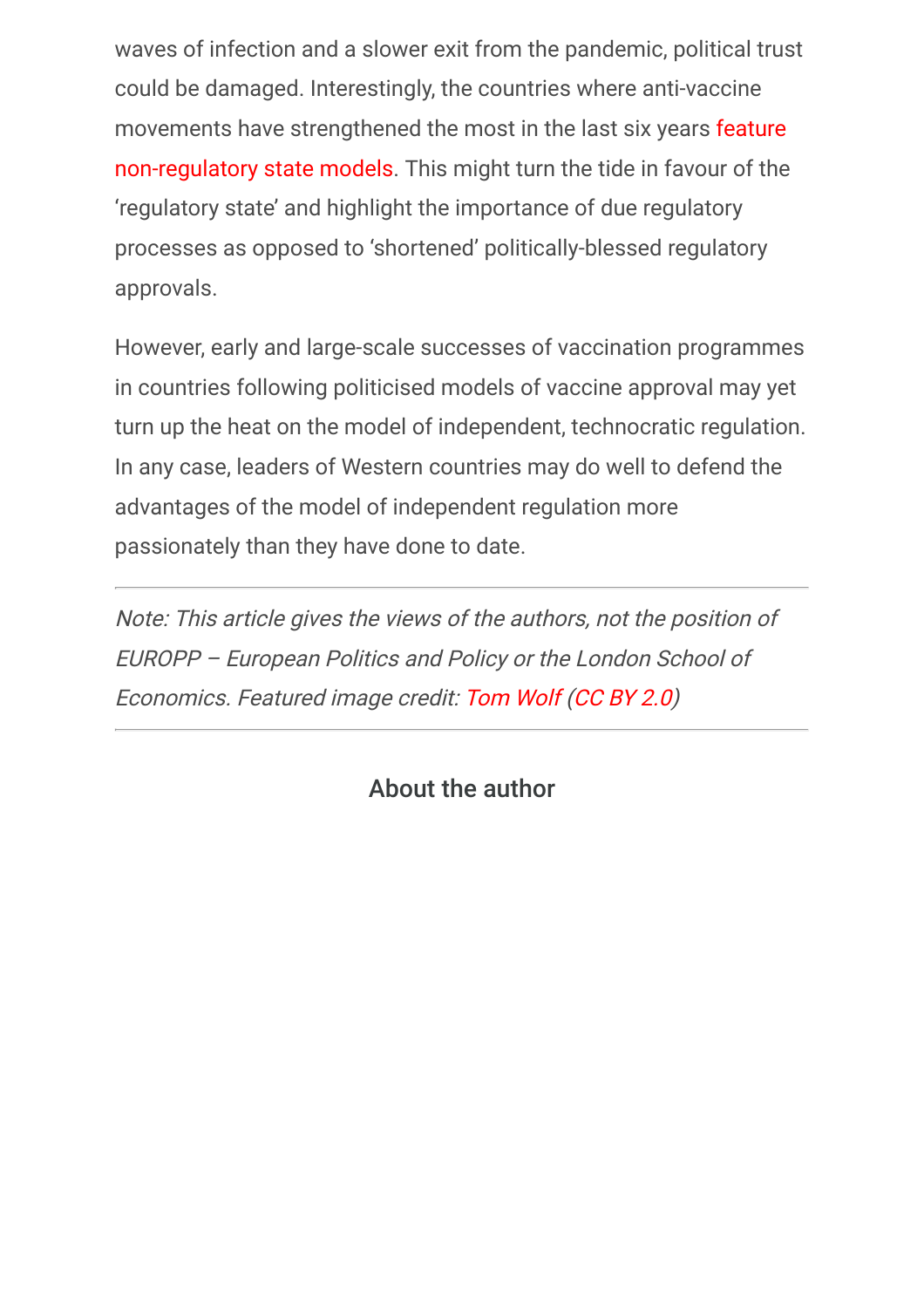

Eva Heims is a Lecturer in Public Policy at the University of York (Department of Politics). She obtained her PhD from the European Institute at the LSE. Her research focuses on regulatory agencies, particularly in the pharmaceutical and financial sector. She is currently the Principal Investigator of a research project about excessive industry influence on regulatory agencies.



Slobodan Tomic

Slobodan Tomic is a Lecturer in Public Management at the University of York (Department of Social Policy and Work). He obtained a PhD from the Government Department of the LSE, where he had also obtained a Masters in Public Policy and Administration and a Masters in Research Methods. His specialisation includes issues around institutional autonomy, particularly in contexts of government oversight and regulatory governance.

Posted In: Covid-19 | LSE Comment | Politics

<span id="page-7-0"></span>Leave a Reply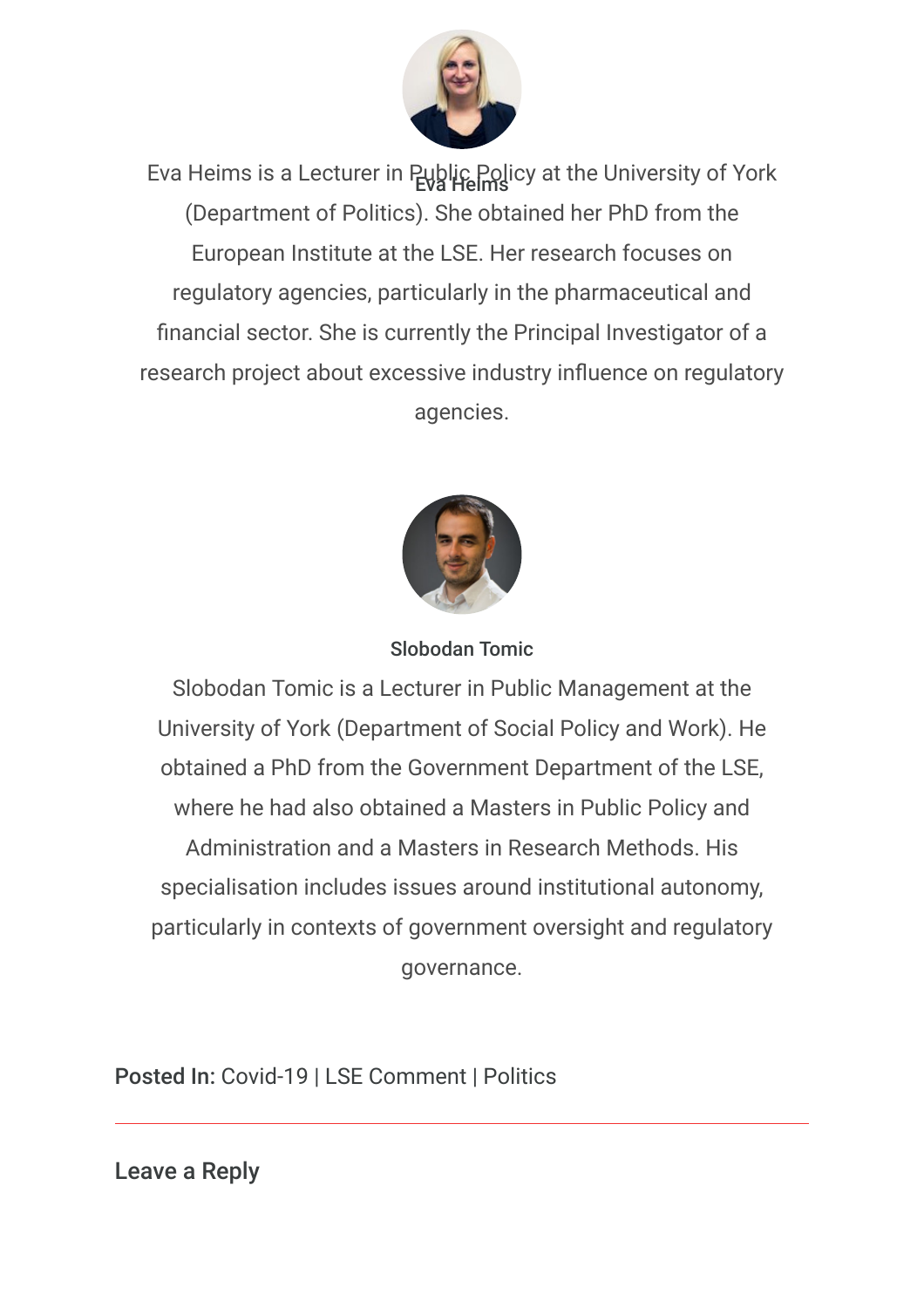## Related Posts



[Why Russia is economically weak and politically strong](https://blogs.lse.ac.uk/europpblog/2018/04/28/why-russia-is-economically-weak-and-politically-strong/)

APRIL 28TH, 2018  $4 \sqrt{...}$ 



[Refusing to dance to a Brexit tune: How the EU has](https://blogs.lse.ac.uk/europpblog/2018/06/09/refusing-to-dance-to-a-brexit-tune-how-the-eu-has-misinterpreted-britains-vote-to-leave/) misinterpreted Britain's vote to leave



JUNE 9TH, 2018  $8 \overline{\cdots}$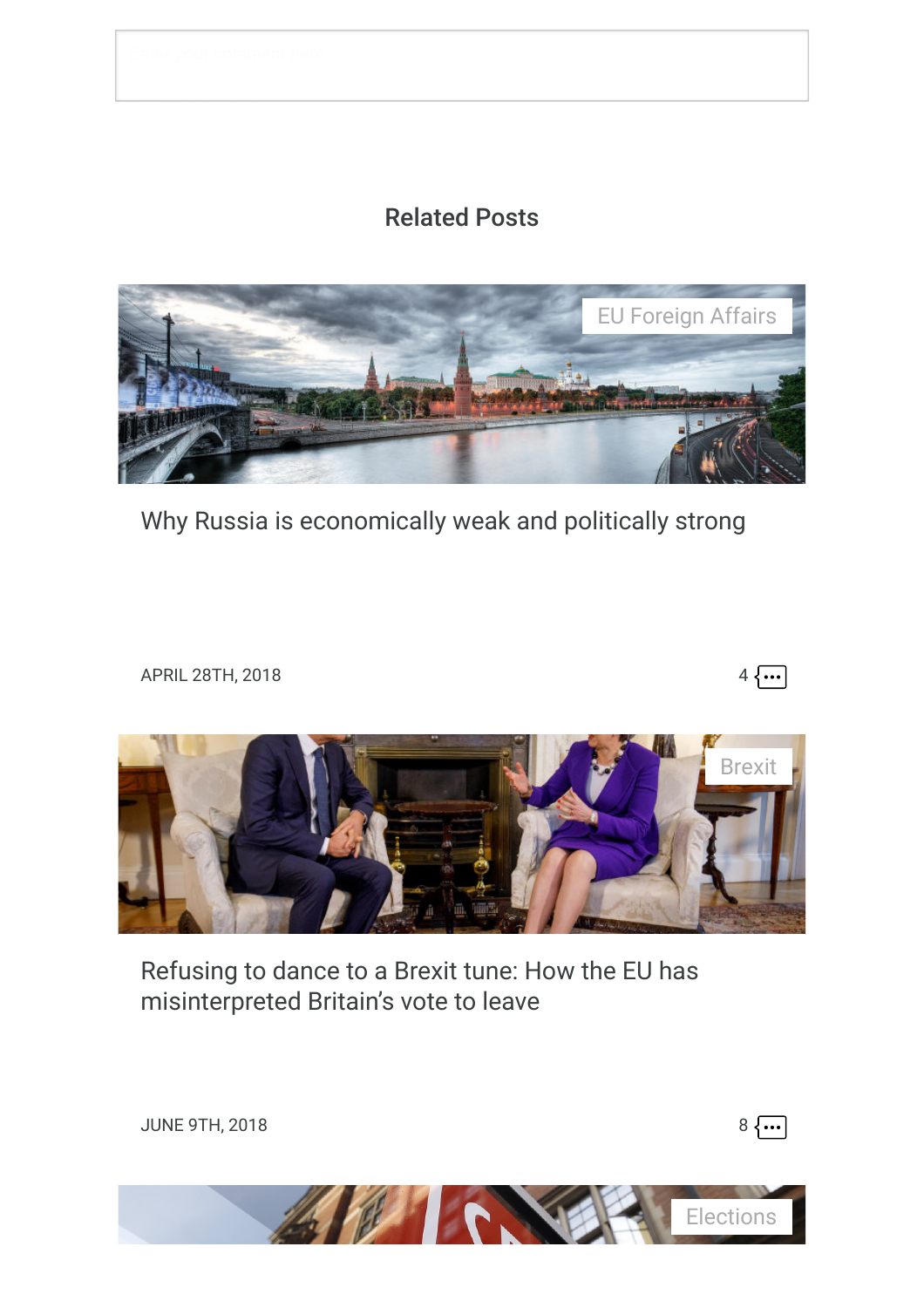

[The Le Pen family feud goes to the heart of what the Front](https://blogs.lse.ac.uk/europpblog/2015/04/15/the-le-pen-family-feud-goes-to-the-heart-of-what-the-front-national-stands-for/) National stands for

APRIL 15TH, 2015



[Brexit: Time for a moratorium?](https://blogs.lse.ac.uk/europpblog/2018/07/23/brexit-time-for-a-moratorium/)

JULY 23RD, 2018 2  $\cdots$